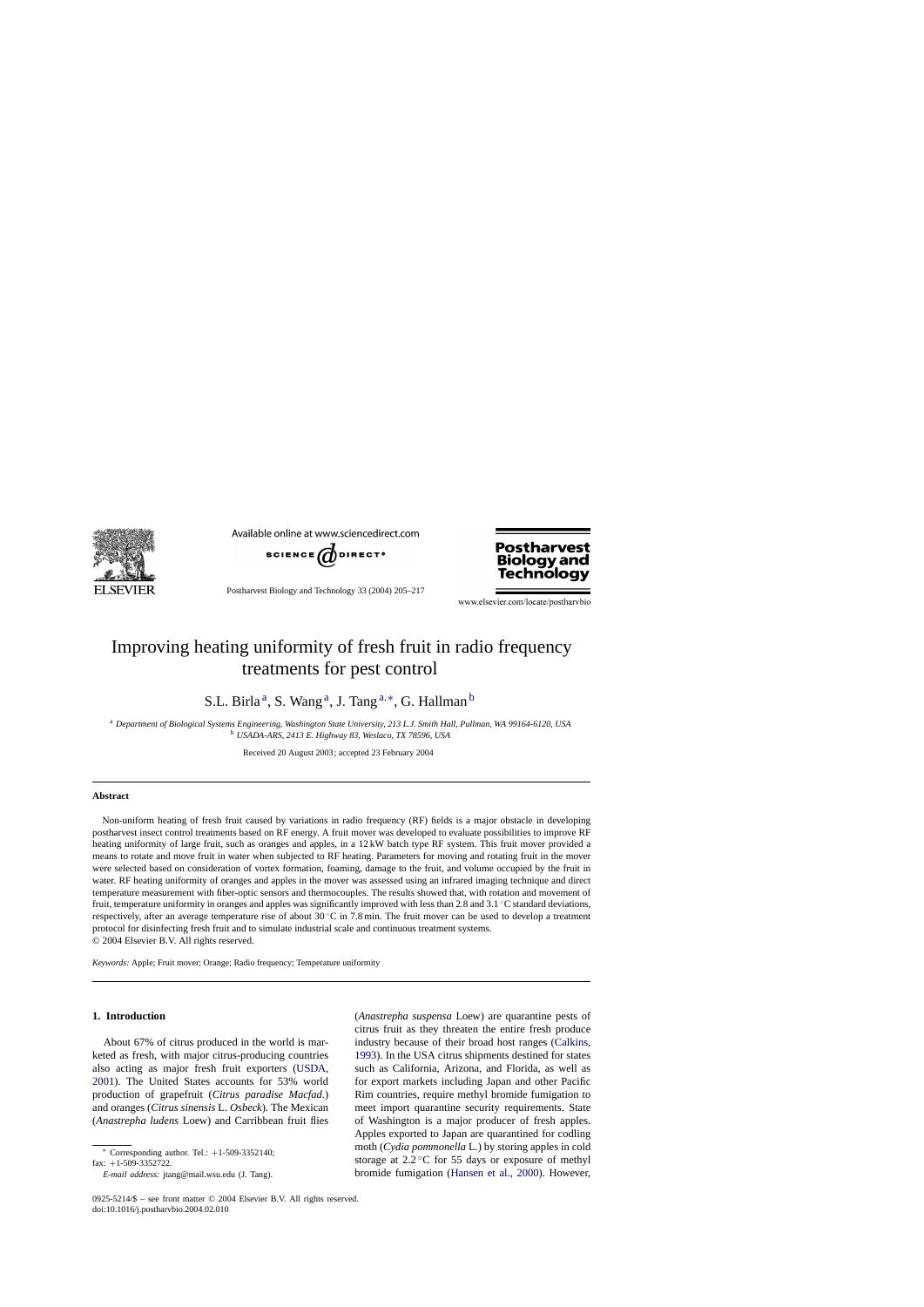methyl bromide fumigation often damages the citrus. It is also an ozone depleting chemical and will be restricted or eliminated for most applications by the year 2005 [\(USEPA, 1998\)](#page-11-0) according to the Montreal Protocol [\(UNEP, 1992\).](#page-11-0) Thus, development of alternative physical treatments for disinfestation of fresh fruit is urgently needed.

Several alternative methods have been investigated, including ionizing radiation ([Burditt, 1982\)](#page-11-0), cold storage ([Schiffman-Nadel et al., 1972, 1975](#page-11-0)), conventional hot air and water heating [\(Sharp et al.,](#page-11-0) [1991; Shellie et al., 1992; Shellie and Mangan, 1993,](#page-11-0) [1995, 1998\)](#page-11-0), and radio frequency (RF) treatments ([Hallman and Sharp, 1994; Tang et al., 2000; Ikediala](#page-11-0) [et al., 2002; Wang et al., 2001a, 2002](#page-11-0)) for different fruit and agricultural commodities. Use of irradiation works if insect mortality is not required, but sterility or incomplete development suffice ([Hatton et al.,](#page-11-0) [1984\).](#page-11-0) It also requires significant capital investments for special treatment facilities. Cold storage requires lengthy treatment times ( $\sim$ 16 days at 0–2 °C) for disinfestation, and causes chilling injury due to the narrow safety margin for fruit quality. Heat treatments can be an effective control against quarantined pests of certain commodities [\(Hansen, 1992\).](#page-11-0) Codling moth can be completely killed after a full exposure to temperature of 50 and  $52^{\circ}$ C for 5 and 2 min respectively ([Wang et al., 2002\)](#page-11-0) while fruit flies can be eliminated after similar heat exposure ([Gazit et al.,](#page-11-0) [2004\).](#page-11-0) A common difficulty with hot air or water heating methods is the slow rate of heat transfer resulting in hours of treatment time, especially for large fruit [\(Wang et al., 2001b\)](#page-11-0). For example, [Soderstrom](#page-11-0) [et al. \(1996\)](#page-11-0) showed that exposure to  $39^{\circ}$ C in air would take about 730 h to obtain Probit 9 quarantine security (99.996832% mortality). Prolonged heating may be detrimental to the quality of treated products, causing peel browning, pitting, poor color development and abnormal softening ([Lurie, 1998\),](#page-11-0) and may not be practical for industrial applications. New treatments are needed to replace ones that have been lost, are threatened, or have problems. The desire to eliminate these problems and achieve fast and effective thermal processing has resulted in increased interest in using RF energy to control insect pests in commodities.

Radio frequency heating has been studied as a rapid disinfestation treatment ([Headlee and Burdette, 1929;](#page-11-0) [Frings, 1952; Nelson and Payne, 1982\), w](#page-11-0)ith one of the chief problems being lack of uniform heating ([Tang](#page-11-0) [et al., 2000\).](#page-11-0) Recently, treatment protocols have been developed using RF treatments that can effectively control codling moth ([Wang et al., 2001a\)](#page-11-0) and navel orangeworm ([Wang et al., 2002\)](#page-11-0) in in-shell walnuts without causing quality losses. These studies focus on dry nuts that have higher heat tolerance than fresh fruit. Fresh fruit suffers thermal damage (burn) at the points of contact with the container or with other fruit when heated with RF energy in air. This is the result of overheating caused by a concentration of electric fields around the contact areas because the contact surfaces have the least resistance to RF energy. To avoid fruit-to-fruit contact during RF heating and to make the load more homogeneous to RF fields, a medium that has similar dielectric properties to fruit [\(Wang et](#page-12-0) [al., 2003\) c](#page-12-0)an be selected to fill the void space between the fruit. Dielectric properties influence reflection of electromagnetic waves at interfaces and the attenuation of the wave energy within materials. That in turn determines the amount of energy absorbed and converted into heat. [Ikediala et al. \(2002\)](#page-11-0) used water as a medium to improve RF heating uniformity in cherries without their movement in the RF field. For larger fruit, such as citrus and apples, heating uniformity is impaired by variations of RF field along the length and width of the exposed area of the container as well as along the height of the water column in the container. Large temperature variations among and within fresh fruit can both reduce the effectiveness of a treatment and cause severe thermal damage to the fruit. Immersing fruit in a medium can solve the problem of contact surface overheating, but will not overcome non-uniform heating caused by varying RF fields in the large fruit and the medium. It is hypothesized that constant movement of fruit in a RF field will improve the heating uniformity of large fruit. Three-dimensional rotation and movement of fruit in a dielectrically matched medium may provide an opportunity for different parts of a fruit to absorb equal amounts of energy in an uneven RF field. The objectives of this study were (1) to develop a laboratory scale fruit mover for assessing the improvement in RF heating uniformity due to movement and spinning of fruit, and (2) to compare the RF heating uniformity of oranges with conventional heating methods such as hot air and hot water.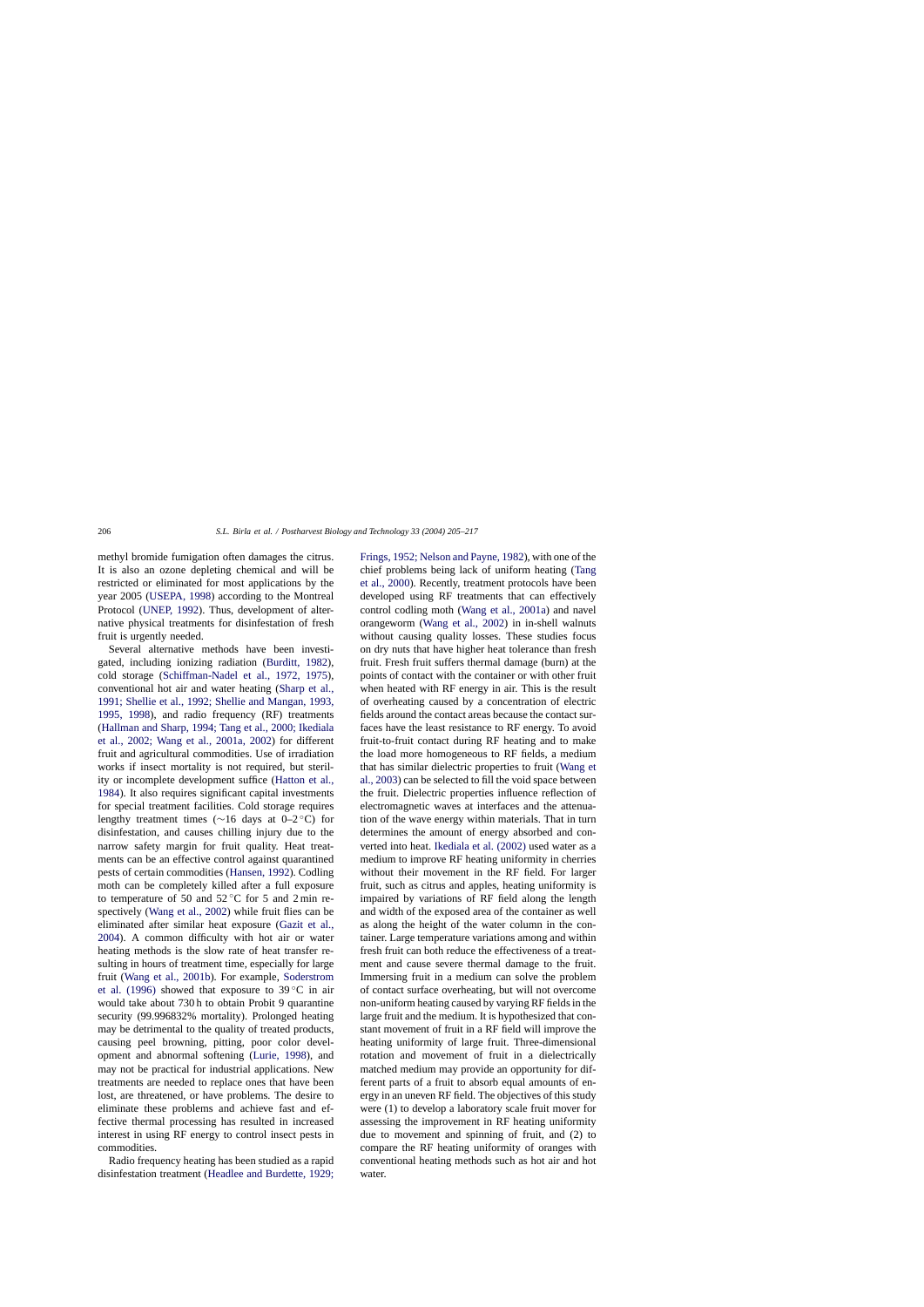#### **2. Materials and methods**

# *2.1. Design considerations for a fruit mover for RF heating*

Non-uniform heating of fruit may be caused by non-uniform RF fields and non-uniform load between the two electrodes in a RF system. Moving and rotating fruit and filling the void space with a medium that has similar dielectric properties ([Ikediala et al., 2002;](#page-11-0) [Wang et al., 2003\)](#page-11-0) to that of fruit may improve heating uniformity. Fresh fruit in general float in water, which makes it easy to move and rotate them. Since dielectric properties of fresh fruit are much higher, i.e. heat at faster rate in RF field, than those of tap water, fruit should be immersed in a water solution with properly adjusted ionic conductivity to match that of the fruit to avoid surface burning and core overheating [\(Ikediala et al., 2002\).](#page-11-0) Fruit should rotate on their axes to reduce the effect of non-uniform RF field throughout the container. In a fruit mover, fruit should not be in constant contact with other fruit or with the walls of container because contact spots concentrate RF energy causing overheating. A fruit mover was designed for RF heating of fresh fruit in a 12 kW batch type RF heating system (Strayfield Fastran with E-200, Strayfield International Limited, Wokingham, UK).

An appropriate container size was determined based on a desired heating rate when the container was filled with tap water. Assuming negligible energy loss to the surroundings, the rise in the water temperature in the fruit mover as a result of RF heating can be expressed as

$$
\rho V C_p \frac{\Delta T}{\Delta t} = P \eta \tag{1}
$$

where  $\eta$  is the power conversion efficiency (%) which was about 60% based on our preliminary tests,  $C_p$  the specific heat of water at room temperature (4186 J/(kg  $\degree$ C)),  $\rho$  the density of water (1000 kg/m<sup>3</sup>), *V* the volume of the fruit mover  $(m^3)$ , *P* the displayed power absorbed by water in the RF machine (W), and  $\Delta T$  is the water temperature rise ( $\degree$ C) in  $\Delta t$  duration (s). For a 12 kW RF system the maximum coupled power would be 7.2 kW. Based on Eq. (1) and assuming an  $8^{\circ}$ C/min heating rate, the net volume for water in the fruit mover should be

$$
V_{\text{max}} = \frac{7.2}{(1000 \times 4.186 \times 8/60)} = 0.0129 \,\text{m}^3 \tag{2}
$$

#### *2.2. Description of the fruit mover*

The fruit mover consisted of a container (425 mm  $\times$  $425 \text{ mm} \times 127 \text{ mm}$ , water jets, a spool, and a transparent top plate (Fig. 1). The container walls and the bottom were made of 10 mm thick polypropylene. Twelve Teflon water spray nozzles (spiral full cone angle 60◦, 9 l/min discharge, 12.5 mm diameter) were mounted on the periphery of the container to rotate fruit on their axes and in a circular path. The nozzles were set at fixed angle of 35◦ from the wall of the container. To avoid interlocking of fruit at the corners of the container, a polypropylene square skirt with filleted corners was placed in the container. The free-rotating polypropylene spool (75 mm in diameter and 60 mm in height) was placed in the center of the container to keep the fruit away from the center and to facilitate the rotation of the fruit in a specific fixed path along the periphery of the container. A centrifugal pump (1 hp, single phase, TEEL Model # 2PC27, Dayton Electrical Mfg. Co., Niles, IL) circulated water at 40–55 l/min through a suction pipe connected to one wall of the container and water nozzles. The suction pipe was placed under a perforated (8 mm diameter



Fig. 1. Schematic diagram showing the top view of the fruit mover (all dimensions are in millimeter).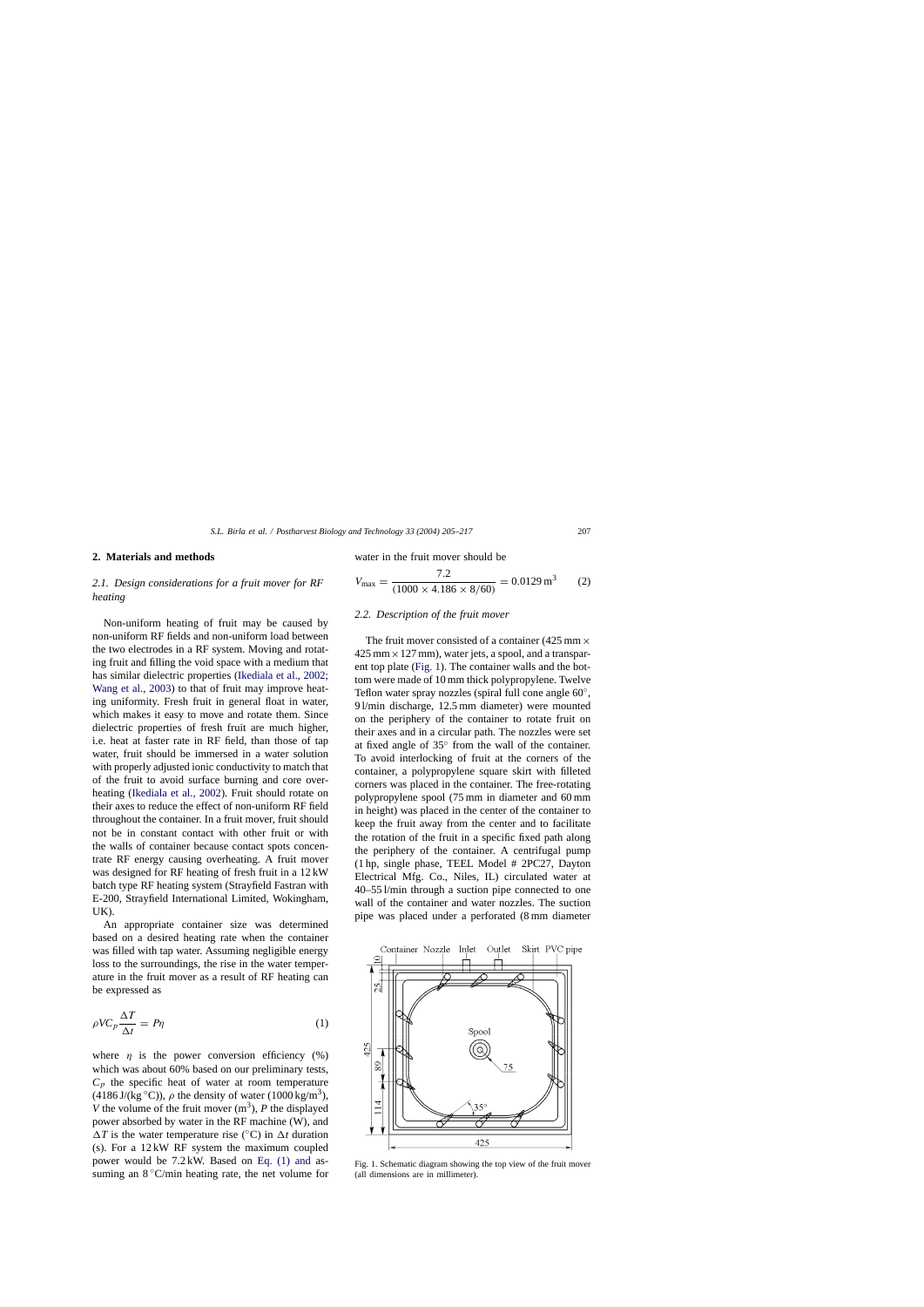

Fig. 2. Schematic diagram of the experimental set-up and water circulation in RF heating system.

holes at spacing of  $50 \text{ mm} \times 50 \text{ mm}$ ) polypropylene plate 20 mm above the bottom of the container to maintain uniform suction pressure, and the water nozzles were mounted 2.5 cm below the water surface. An 8 mm thick transparent acrylic sheet was placed on the top of the water to keep the fruit submerged. A pair of baffles (half-circle rods) was glued to the bottom surface of the acrylic top plate to ensure that every fruit spun on its axes after completing about half of the circular motion in the container. To monitor the water temperature during RF heating, a thermocouple (Type-T, 0.8 mm diameter and 0.8 s response time, Omega Engineering Ltd., CT) was inserted in the water circulation line. Water flow rate was monitored and controlled with a digital flow meter (Flow Transmitter 3-8503, Signet-Scientific, El Monte, CA) (Fig. 2).

## *2.3. Experimental procedures*

# *2.3.1. Determination of operating parameters for fruit mover*

The tap water without fruit in the fruit mover was heated first in the RF system to determine the temperature variation. Water temperatures at five locations (four in the corners and one in the center) 1 cm above the perforated plate and 1 cm below water surface were measured by thermocouples immediately after RF heating. A comparison of temperature uniformity in the fruit mover was made with and without water circulation. The experiments were repeated three times.

'Naval' oranges (weight  $255 \pm 20$  g, density 957 kg/m<sup>3</sup>) and 'Fuji' apples (weight,  $245 \pm 15$  g; density,  $915 \text{ kg/m}^3$ ) were purchased from a local market and stored at  $4^\circ$ C. Fruit was taken out of cold storage and allowed to equilibrate at room temperature (20 $\degree$ C) for 12 h. Fruit were randomly selected and each assigned an identification number. Experiments were carried out to determine the correct water circulation rates and fruit batch sizes. Factors important to the selection of correct batch size and water circulation rate were maximum peripheral velocity, axial rotational speed without formation of vortex, and bruising of fruit. The peripheral velocity is defined as linear velocity of the center of fruit moving along the periphery of the container. The axial rotational speed is the number of rotations a fruit made about its own axis per minute while moving along the container periphery. Too fast a movement in the container might cause bruising whereas too slow a movement might be inadequate for uniform heating. Experiments were carried out at water circulation rates of 45, 50, and 55 l/min, and each batch contained seven, eight, and nine fruit.

#### *2.3.2. Evaluation of RF heating uniformity*

The pilot-scale RF system was used to heat oranges and apples in the fruit mover. Eight oranges or seven apples were placed in the fruit mover and tap water was poured in the container to completely submerge the fruit and the top plate. Based on our preliminary studies, differential heating of apples and water was observed when apples were heated in tap water. Tap water with 0.02% table salt was appropriate to match the dielectric properties of the water with that of the apple [\(Wang et al., 2003\)](#page-12-0). The transparent top plate was fixed at 2 cm below the top edge of the container. The water circulation rate was maintained at 50 and 55 l/min for orange and apple, respectively. The gap between the two electrodes (that determined the RF power output) was set to achieve a heating rate of about  $5^{\circ}$ C/min. RF heating was stopped when the water temperature reached  $50^{\circ}$ C. Temperature in each individual fruit was immediately measured by the thermocouple at six different locations as shown in [Fig. 3.](#page-4-0) In order to assess improvement in temperature uniformity due to movement and rotation of fruit, oranges and apples were also heated without water circulation (zero water circulation rate) in the RF system as a reference. All experiments were repeated three times. Statistical analysis of data was conducted using PROC GLM procedure of SAS software (SAS Institute, 1989, Cary, NC). The significant difference  $(P \leq 0.05)$  was separated by the mean values using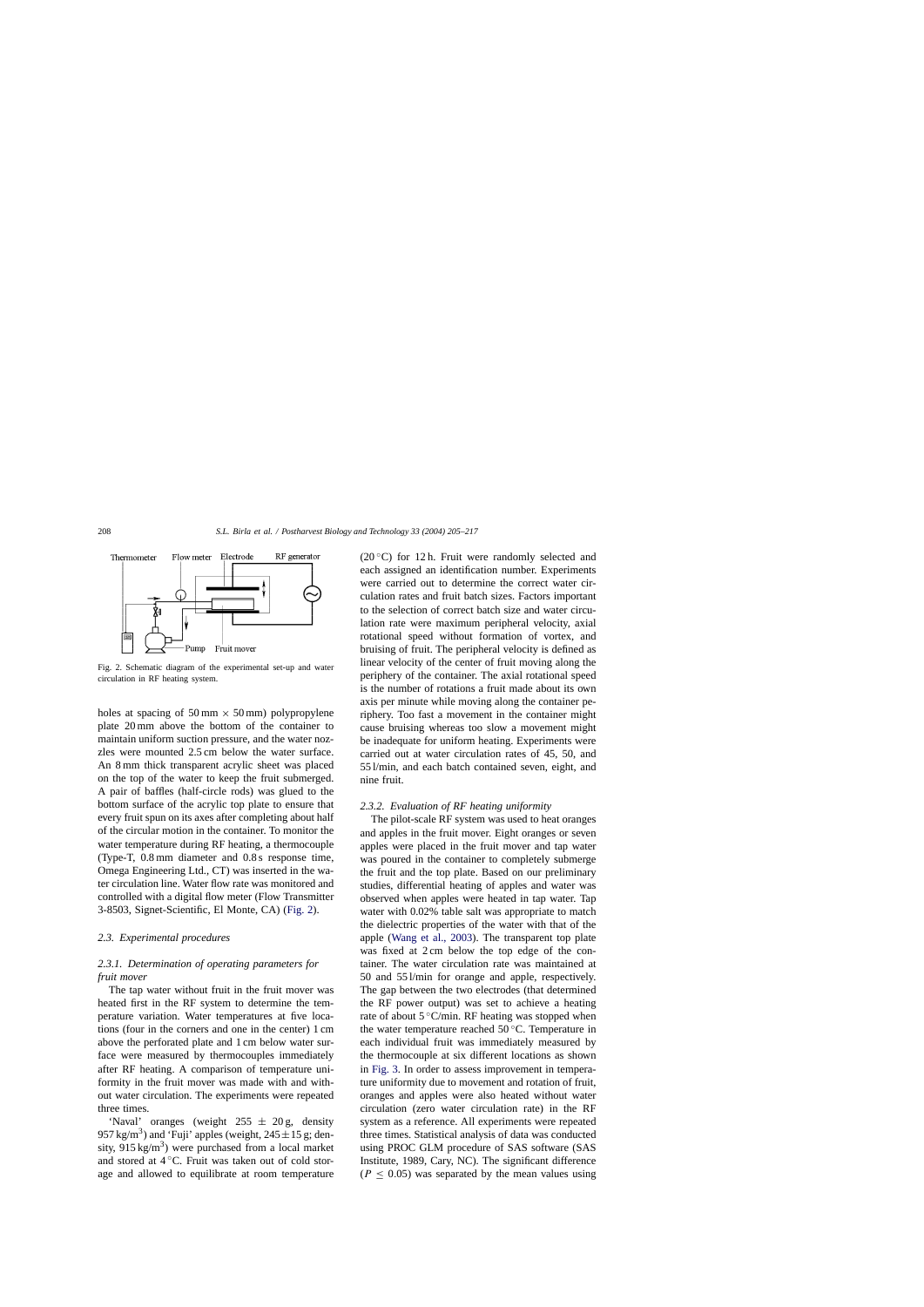<span id="page-4-0"></span>

Fig. 3. Temperature measurement locations in an orange.

least significant difference (LSD) and multi pairwise comparisons (Tukey method).

# *2.4. Comparison of RF heating of oranges with hot air and hot water heating*

RF heating of 9 cm diameter navel oranges (250  $\pm$ 10 g weight) was compared with forced hot air and hot water heating of same size of oranges. In RF heating, seven navel oranges (at  $19^{\circ}$ C) were placed in the fruit mover filled with  $20^{\circ}$ C tap water. During RF heating, water circulation was reduced until movement of fruit stopped. This was done because the measurement of core temperature was impossible during RF heating with moving or rotating fruit. The core temperature of the orange was measured by a FISO fiber-optic sensor (UMI, FISO Technologies Inc., Saint-Foy, Que., Canada) inserted into an orange through a pinhole. RF heating was done for 5 and 10 min.

The forced air heating of oranges was conducted in a tray drier (UOP8, Armfield Limited, UK) in which air was moved by a fan through a square duct  $(28 \text{ cm} \times$ 28 cm) that housed a group of electric heating coils. Air speed and temperature were maintained at 1 m/s and  $53^{\circ}$ C, respectively. The oranges were placed in the middle section of an air heating duct.

The hot water heating of oranges was carried out in a water bath (model ZD, Grant, Cambridge, UK) in which water was circulated at 1 m/s and temperature maintained at 53 ◦C. The core and subsurface (20 mm

blow surface) temperatures of one orange were measured by two type-T thermocouples.

Data were recorded every 5s by a data logger (DL2e, Delta-T Devices Ltd., Cambridge, UK). The temperature distribution inside fruit at different stages of heating was mapped with an infrared imaging camera (ThermaCAMTM Researcher 2001, accuracy  $\pm 2$  °C, five picture recordings per seconds, FLIR Systems, Portland, OR). In the hot air and hot water heating trials, fruit samples were taken out after 10, 20, 30, and 40 min from a batch of oranges for temperature distribution mapping. The heated orange was immediately cut into halves and a thermal image was recorded for one of the cut surface. The temperature distribution in RF heated oranges was mapped for 5 and 10 min heating.

#### **3. Results and analyses**

#### *3.1. Operating parameters for fruit mover*

[Table 1](#page-5-0) shows the effect of batch size and water circulation rate on rotational characteristics of the fruit. Increasing flow rates increased the axial rotational speed and the linear velocity. However, it was observed that increasing the water circulation rate also increased the tendency of formation of vortex and foaming.

Increasing batch size of fruit reduced both the axial and the peripheral motion of the fruit and increased the tendency of interlocking of fruit and eventual cessation of fruit movement. It was observed that slow rotation increased the chance for the fruit to be in contact with the container walls and top plate for extended times that might cause hot spots on contact surfaces during RF heating. On the other hand, we observed that reduced batch size caused non-uniformly distributed load (varying fruit-to-fruit distance) inside the RF field, and this in turn increased the variability in heating rates of individual fruit. Eight naval oranges per batch (fruit volume was 12.5% of total volume of fruit and water) in the container met both requirements of uniformly distributed RF load and three-dimensional rotation of the fruit in the RF field ([Table 1\).](#page-5-0) High water circulation rate imparted kinetic energy to fruit and caused frequent fruit to fruit collision and striking of fruit to the periphery of the container, which might cause bruising of fruit. Optimum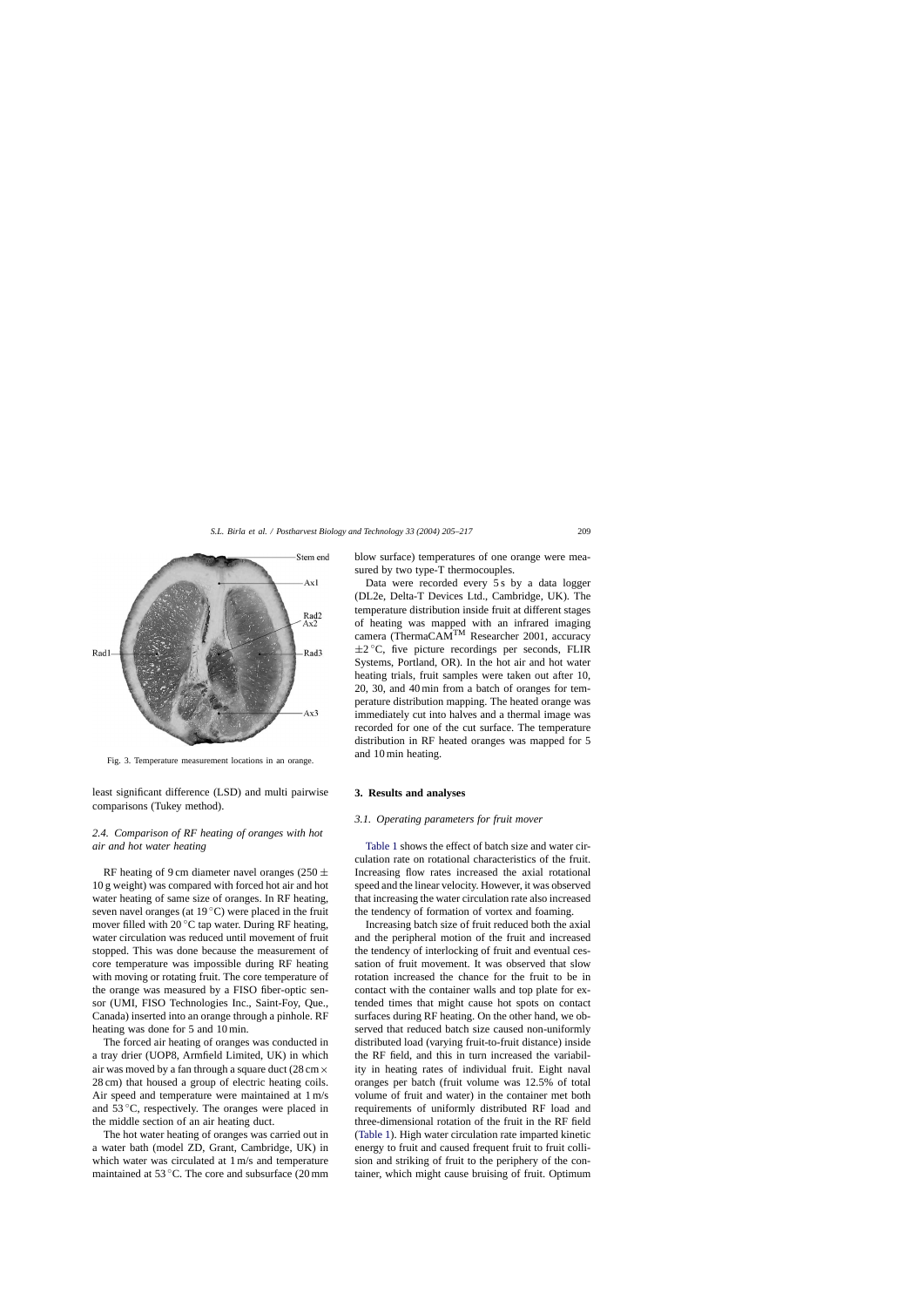| Fruit  | Water circulation<br>rate $(l/min)$ | Fruit rotation (rpm) and linear velocity (in parenthesis, $m/s$ ) at batch size of |       |                |          |            |                |  |  |
|--------|-------------------------------------|------------------------------------------------------------------------------------|-------|----------------|----------|------------|----------------|--|--|
|        |                                     | Seven                                                                              |       | Eight          |          | Nine       |                |  |  |
|        |                                     | Peripheral                                                                         | Axial | Peripheral     | Axial    | Peripheral | Axial          |  |  |
| Orange | 45                                  | 20(0.28)                                                                           | 26    | 16(0.23)       | 26       | 13(0.19)   | 18             |  |  |
|        | 50                                  | 23(0.32)                                                                           | 32    | 21(0.30)       | 30       | 17(0.24)   | 24             |  |  |
|        | 55                                  | $26(0.37)^{a}$                                                                     | 35    | $24(0.34)^a$   | 34       | 20(0.29)   | 26             |  |  |
| Apple  | 45                                  | 12(0.12)                                                                           | 13    | 0 <sup>b</sup> | $\Omega$ | $\Omega$   | $\overline{0}$ |  |  |
|        | 50                                  | 14(0.20)                                                                           | 19    | 10(0.14)       | 16       | $\Omega$   | $\Omega$       |  |  |
|        | 55                                  | 17 (0.24)                                                                          | 22    | 13 (0.19)      | 17       | 10(0.14)   | 13             |  |  |

Effect of water circulation rate and batch size on the linear velocity, and axial and peripheral rotation speed of oranges and apples

<sup>a</sup> Indicates overflow and vortex forming.

<sup>b</sup> Zero indicates the cessation of rotation.

flow rate was 50 l/min for eight oranges (the water jet velocity was 9 m/s at the end of nozzle tip) without overflowing of water from the container edges. At this flow rate the linear velocity of the fruit center was 0.30 m/s in the mover. It was observed that axial rotation was higher than the peripheral rotation of oranges in the mover (Table 1). This is desirable in view of RF heating of a large spherical shaped commodity because every part of a large fruit needs to be exposed to RF field for uniform heating. The axial rotation decreased with increasing batch size because of less free space available for movement of fruit in the container.

Table 1 shows that apples moved and spun at a slower speed compared with oranges for the same batch size and water circulation rate. With nine apples in the container, interlocking was frequently observed even at high water circulation rates. Interlocking and cessation of axial rotation of fruit were observed with eight apples at the water circulation rate of 45 l/min. The rotational ability of fruit was hampered by non-spherical shape and low density of 'Fuji' apples even at higher circulation rates. Therefore, seven apples per batch (fruit volume was 11% of total volume of fruit and water) was found to be appropriate to obtain desired rotational characteristics. A water flow rate at 55 l/min (peripheral velocity of fruit was 0.24 m/s, and water jet velocity was 10 m/s at end of the nozzle tip) was found to be a suitable flow rate that avoided bruising and vortex forming and provided desired rotational characteristics.

Without water circulation, the mean water temperature at the 10 locations was  $45.7\degree C$  with a 9.5  $\degree$ C standard deviation. The average temperature  $(54.66 \degree C)$  of all the measured points at the top layer (1 cm below water surface) was significantly higher than the average temperature  $(36.78\degree C)$  at points those at the bottom layer (1 cm above the perforated plate). The maximum differences among five locations were 3.4 and  $2.7\degree$ C for top and bottom layers, respectively. With water circulation, the temperature uniformity was significantly improved as the mean water temperature at the 10 locations in the container was 49.7  $\degree$ C with only 0.4  $\degree$ C standard deviation, and there was no significant difference ( $P > 0.05$ ) found in temperatures between top and bottom layers.

#### *3.2. Heating uniformity of naval oranges*

[Fig. 4](#page-6-0) shows temperature variations in RF heating of eight oranges without (A) and with (B) water circulation. The average heating rate for oranges was approximately  $5^{\circ}$ C/min at the coupled RF power of 7.0 kW. Without water circulation, the mean temperature of an individual orange after RF heating varied from 48.7 to 60.2  $\degree$ C with the standard deviation in each fruit varying from 2.5 to 4.9 $\degree$ C ([Fig. 4A\).](#page-6-0) The mean temperature of eight fruit was 53.6 °C with an overall 4.8 °C standard deviation. The mean temperatures were significantly different  $(P < 0.05)$  among different oranges. With water circulation, the mean temperature at different locations in an individual orange after RF heating varied from 49.2 to 52.8 °C with the standard deviation varying from 0.3 to  $2.8\degree$ C ([Fig. 4B\).](#page-6-0) The mean temperature among eight oranges was 51.6 ◦C with  $2^{\circ}$ C standard deviation and there was no significant difference in temperature ( $P > 0.05$ ) among

<span id="page-5-0"></span>Table 1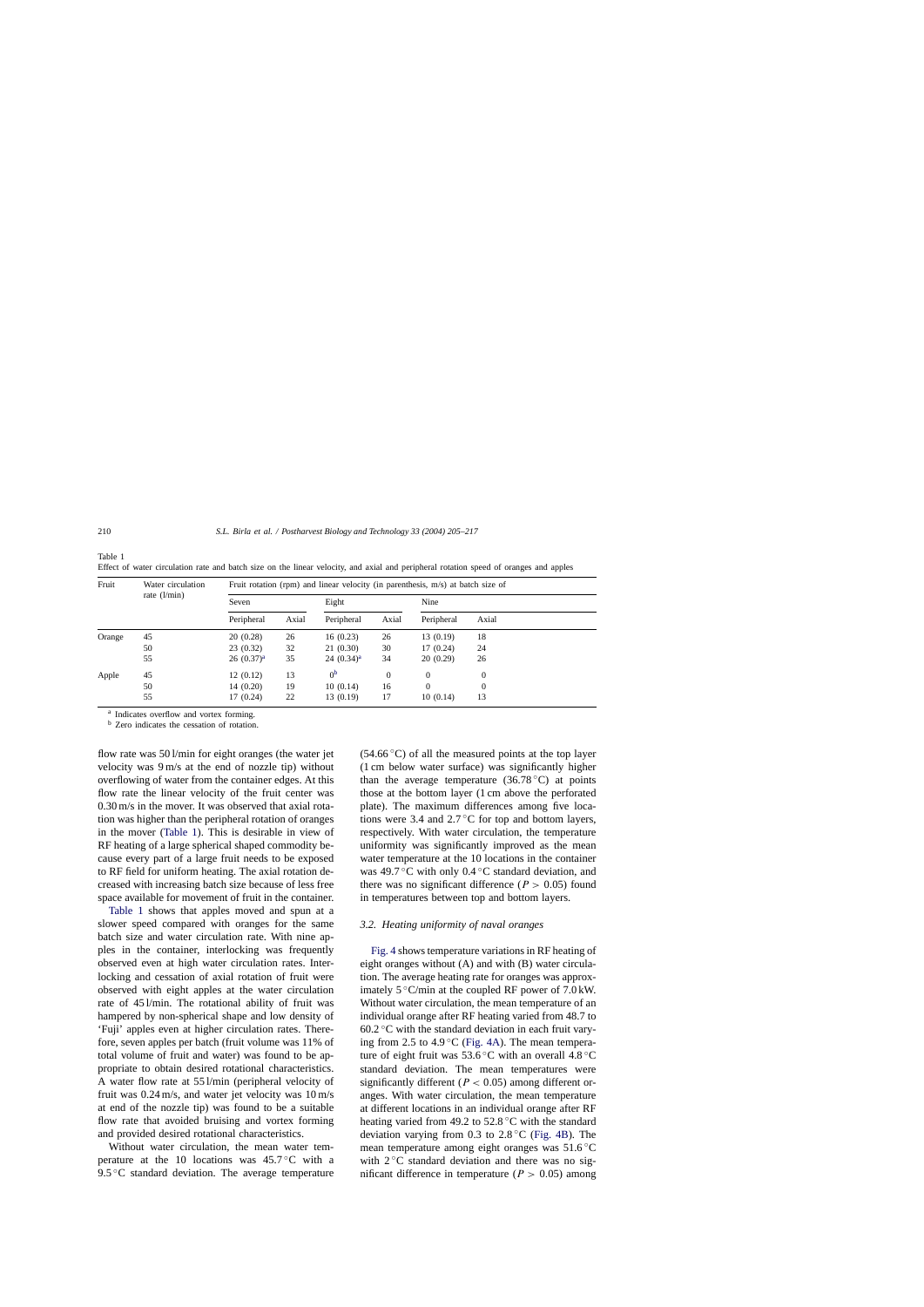<span id="page-6-0"></span>

Fig. 4. Temperature variations (mean and standard deviation values over six locations) in eight oranges heated by RF for 5.5 min without (A) and with (B) water circulation from  $20^{\circ}$ C initial temperature of fruit.

oranges and within an orange. Therefore, with the proper movement and rotation, the variations of temperature among oranges and within individual fruit were significantly reduced. As shown in Fig. 4 with and without rotation of oranges during RF heating, the temperature variation was more prominent among oranges than within an orange. This variation might have been the result of natural variations in oranges such as different physical/chemical properties and internal structures. We have observed consistent hot spots on the naval end (Ax3 in [Fig. 3\)](#page-4-0) of an orange probably because of dense material at this end. The mean temperature of oranges was slightly higher than the temperature of water in the container probably because the dielectric loss factor of tap water was lower than that of oranges.

[Fig. 5](#page-7-0) shows temperature distribution in an orange as measured by an infrared thermal imaging camera immediately after the oranges were subjected to RF heating for 5.5 min. Without rotation, certain areas of the fruit were overheated ([Fig 5A\).](#page-7-0) Overheating was observed at the points where fruit surface was in contact with the top plate, which was placed above the fruit to keep them submerged in water. The non-uniform heating was eliminated by movement and rotation of oranges in RF field ([Fig. 5B\).](#page-7-0)

## *3.3. Heating uniformity of Fuji apples*

Without water circulation, the mean temperature of individual apples varied from 54.4 to  $70.0\,^{\circ}\text{C}$  with the standard deviation varying from 1.0 to  $9.6^{\circ}$ C ([Fig. 6A\).](#page-7-0) The mean overall temperature of apples in a sample was  $60.4\text{ °C}$  with  $4.3\text{ °C}$  standard deviation and the mean temperatures of individual apples were significantly different ( $P < 0.05$ ). With water circulation, the mean temperature of the individual RF heated apple varied from 49.2 to  $53.0\,^{\circ}\text{C}$  with the standard deviation varying from 0.6 to 3.1  $°C$  ([Table 2;](#page-8-0) [Fig. 6B\).](#page-7-0) The mean temperature over seven apples was 51.1  $\degree$ C with an overall 2.2  $\degree$ C standard deviation. There was no significant difference ( $P > 0.05$ ) in mean temperatures of apples except between apple #3 and 5 [\(Table 2\).](#page-8-0) Similar to observations with oranges, rotation and movement of apples in RF field reduced temperature variation significantly among the fruit and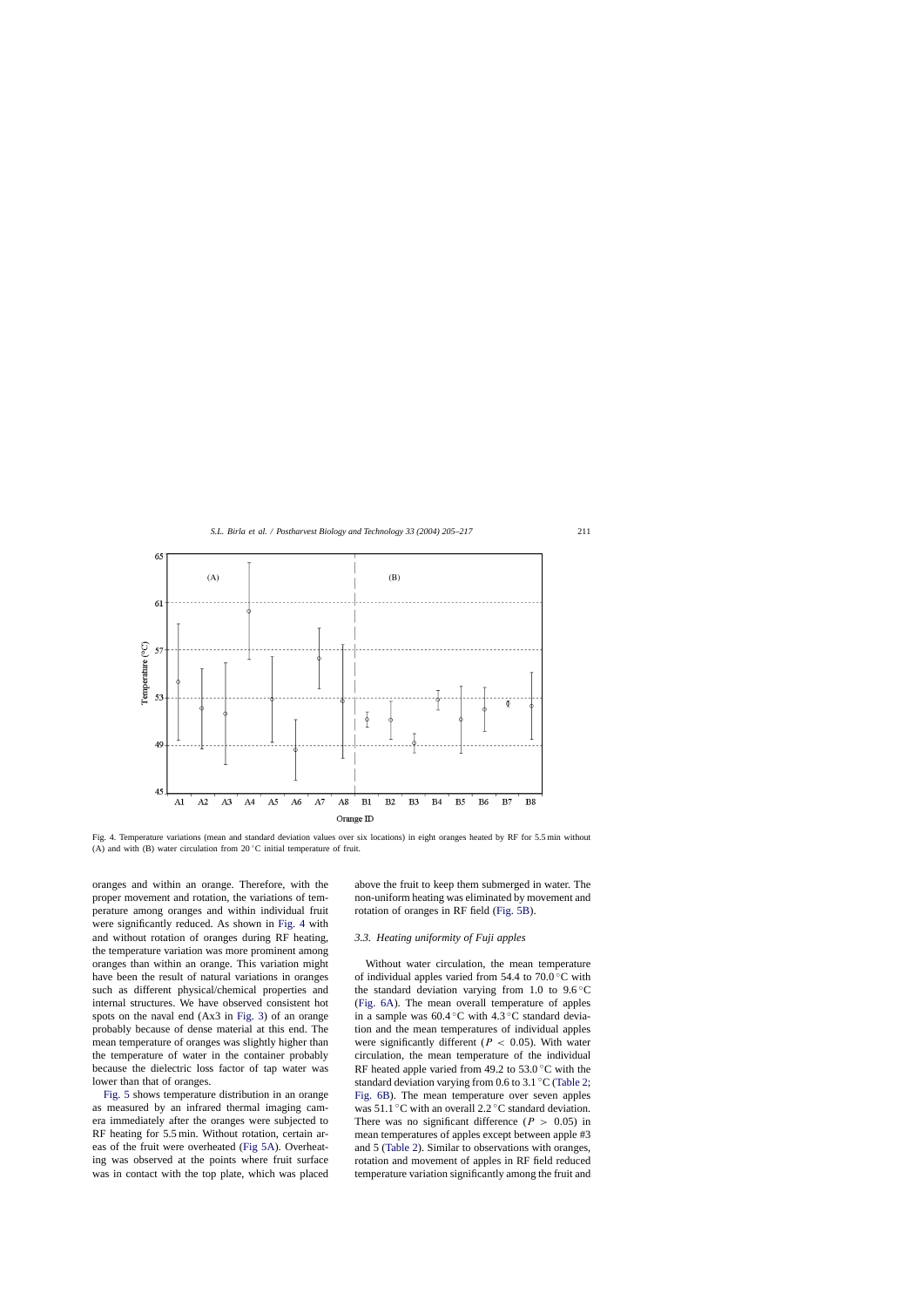<span id="page-7-0"></span>

Fig. 5. Thermal images showing temperature distributions in oranges when subjected to RF heating for 5.5 min with or without rotation of oranges in the container (starting fruit core temperature,  $20^{\circ}$ C).

within each individual fruit (Fig. 6). [Table 2](#page-8-0) shows that the temperatures at stem side (Ax1) and bottom side of fruit (Ax3) were significantly ( $P < 0.05$ ) high compared with other locations on an apple. The path along this axis was the shortest route for RF energy to pass. The consistent hot spots on these two ends suggests that the shape of a fruit highly influences the temperature uniformity within a fruit.



Fig. 6. Temperature variations (mean and standard deviation values over six locations) in seven apples heated by RF for 6 min without (A) and with (B) water circulation from  $20^{\circ}$ C initial temperature of fruit.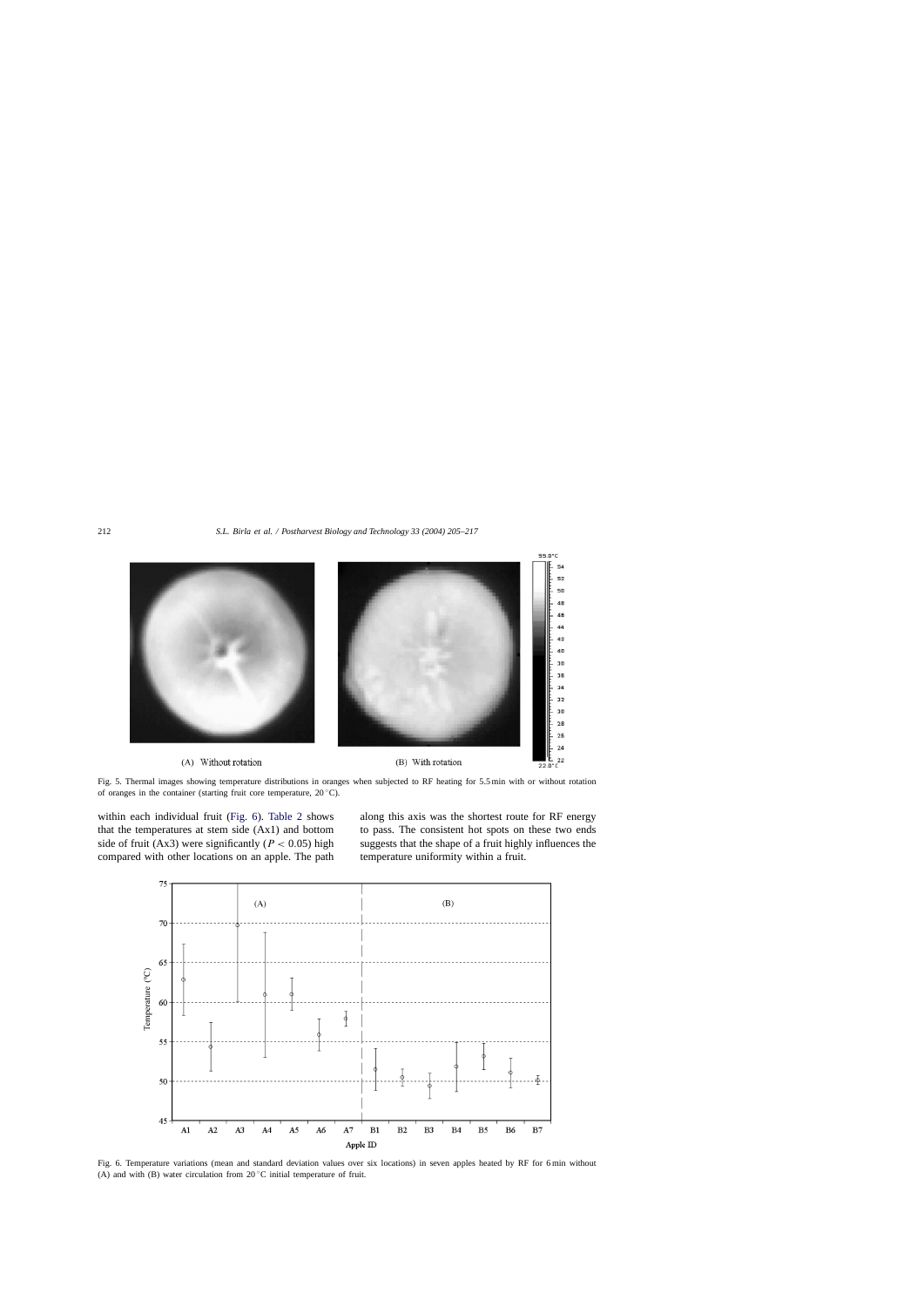<span id="page-8-0"></span>Table 2

Final temperature, mean and standard deviation (STD) values for six locations in an individual apple and among seven apples heated by RF for 5.5 min. from  $20^{\circ}$ C initial fruit temperature

| Fruit          | Temperature $(^{\circ}C)$ |                  |                  |       |        |        |         |            |  |  |
|----------------|---------------------------|------------------|------------------|-------|--------|--------|---------|------------|--|--|
|                | Rad1                      | Rad <sub>2</sub> | Rad <sub>3</sub> | Ax1   | Ax2    | Ax3    | Mean    | <b>STD</b> |  |  |
|                | 49.6                      | 48.1             | 49.5             | 53.6  | 53.7   | 54.2   | 51.5    | 2.67       |  |  |
| $\overline{c}$ | 50.8                      | 49.6             | 51.2             | 51.9  | 50.4   | 48.9   | 50.5    | 1.09       |  |  |
| 3              | 48.9                      | 48.0             | 47.4             | 51.6  | 50.6   | 50.0   | $49.4*$ | 1.60       |  |  |
| $\overline{4}$ | 49.8                      | 48.9             | 48.6             | 55.7  | 53.2   | 54.7   | 51.8    | 3.11       |  |  |
| 5              | 53.1                      | 51.1             | 51.3             | 54.1  | 54.2   | 55.2   | $53.2*$ | 1.66       |  |  |
| 6              | 49.1                      | 49.2             | 50.3             | 53.8  | 51.4   | 52.5   | 51.1    | 1.87       |  |  |
| 7              | 51.0                      | 49.5             | 49.5             | 50.1  | 50.3   | 50.4   | 50.1    | 0.58       |  |  |
| Mean           | $50.3a$ c**               | 49.2a            | 49.7a            | 53.0b | 52.0ab | 52.3bc | 51.1    |            |  |  |
| <b>STD</b>     | 1.46                      | 1.05             | 1.40             | 1.87  | 1.68   | 2.53   |         | 2.15       |  |  |
|                |                           |                  |                  |       |        |        |         |            |  |  |

\* Means in column with (\*) sign are significantly different ( $P < 0.05$ ).

 $*∗$  Means in row with different letters are significantly different ( $P < 0.05$ ).

# *3.4. Comparison of RF heating of oranges with hot air and hot water heating*

Fig. 7 shows experimental time–temperature histories for oranges (fruit diameter, 9 cm) when subjected to hot air, hot water and RF heating. It took about 66 and 173 min for core temperature to reach 50 ◦C in hot water and hot air heating, respectively. In RF heating, core temperature increased linearly with the process time and heated at a rate varying from 3 to  $5 \degree C/\text{min}$  from fruit to fruit. Please note that in the above RF heating tests, the fruit was stationary in water to allow monitoring of temperature with fiber-optic sensors, which was different from the tests for RF heating uniformity assessment where fruit were moving and rotating in water-filled container. There appeared to be no marked temperature difference between core and subsurface with respect to process time during the RF heating while the temperature difference between subsurface (2 cm deep) and core was fairly



Fig. 7. Experimental heating and cooling curves for orange (9 cm diameter) center and subsurface (2 cm deep) when subjected to forced hot air (air temperature, 53 °C; air speed, 1 m/s), hot water (53 °C) and radio frequency (RF: 27.12 MHz) treatments.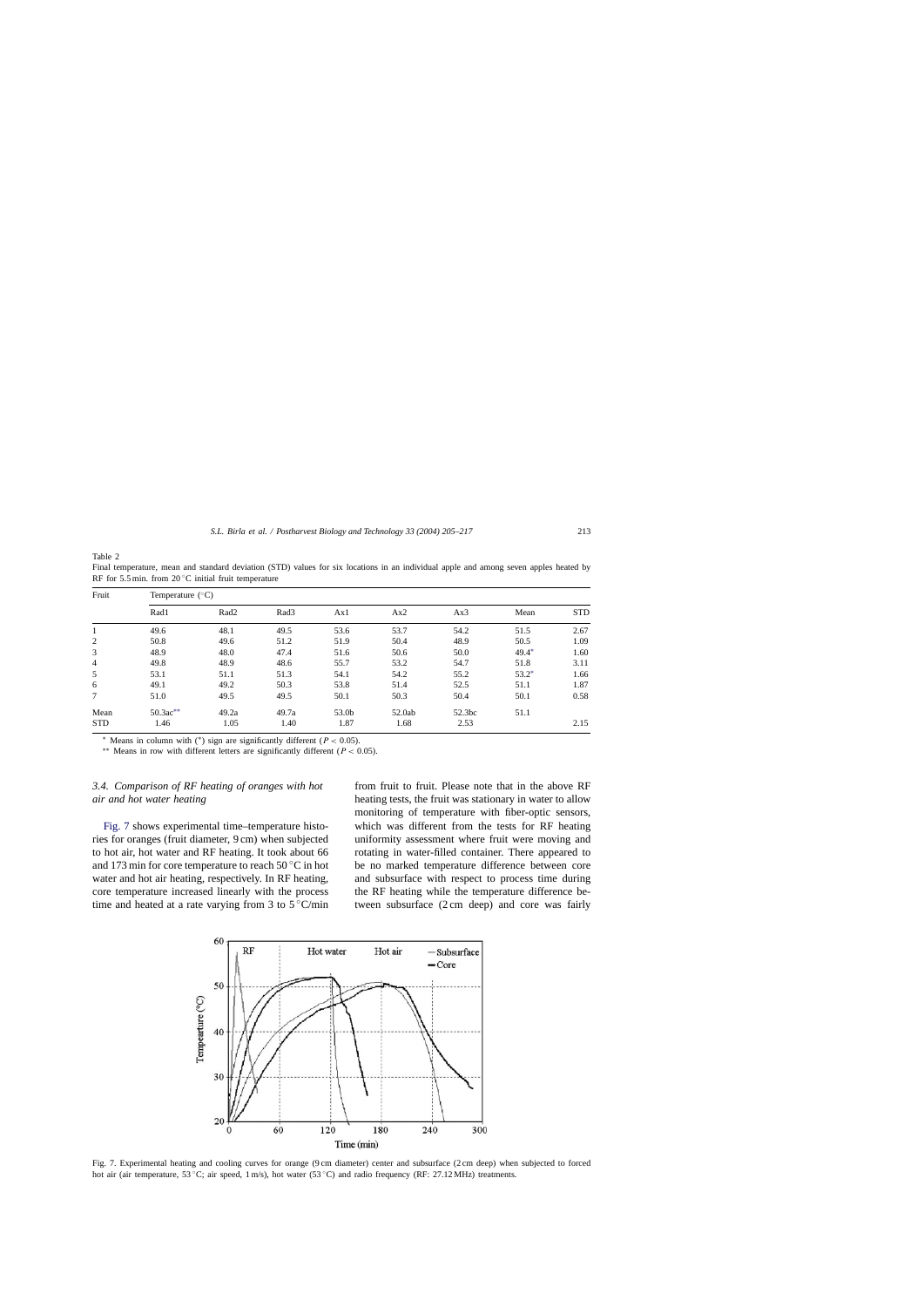<span id="page-9-0"></span>

Fig. 8. Thermal images showing temperature distributions in oranges (9 cm diameter) when subjected to RF heating for 5 and 10 min, to hot water and hot air heating at 53 ◦C for 10 and 20 min from 20 ◦C initial fruit temperature.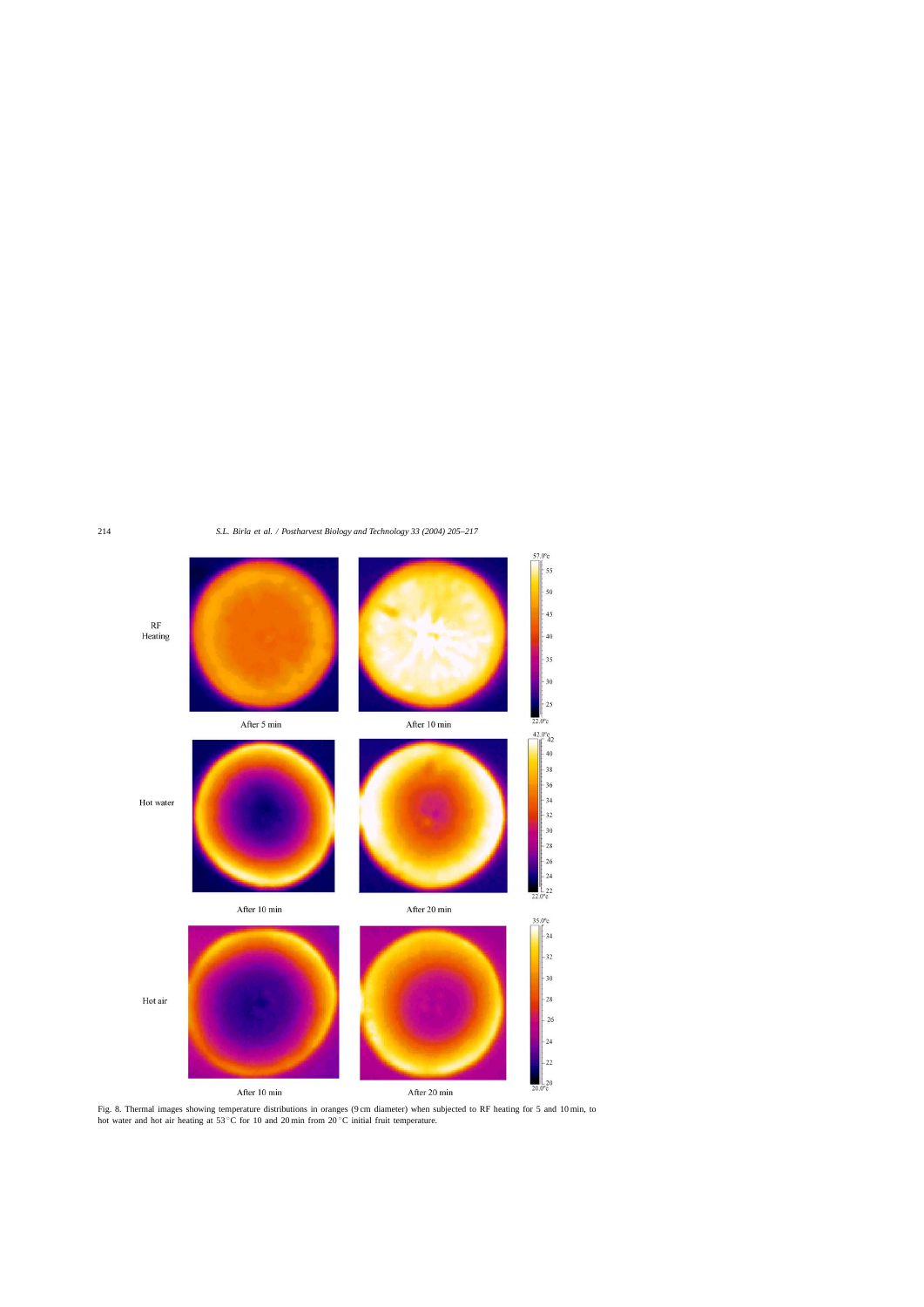Table 3 Core temperature of oranges measured by thermal imaging (T/I) and thermocouple (T/C) in hot water, hot air and RF heating

| Heating time |     | Hot water $(^{\circ}C)$ |     | Hot air $(^{\circ}C)$ |     | RF (°C) |  |
|--------------|-----|-------------------------|-----|-----------------------|-----|---------|--|
| (min)        | T/I | T/C                     | T/I | T/C                   | T/I | T/C     |  |
| $\mathbf{0}$ | 18  | 20.2                    | 18  | 19.8                  | 18  | 20.1    |  |
| 5            |     |                         |     |                       | 36  | 38.6    |  |
| 10           | 25  | 26.9                    | 19  | 20.2                  | 56  | 57.4    |  |
| 20           | 33  | 35.2                    | 23  | 23.9                  |     |         |  |
| 30           | 39  | 41.1                    | 25  | 27.3                  |     |         |  |
| 40           | 43  | 45.0                    | 28  | 30.8                  |     |         |  |
|              |     |                         |     |                       |     |         |  |

large with hot water and hot air [\(Fig. 7\).](#page-8-0) In hot air treatment, the temperature difference persisted even after 3 h of heating. RF heating was approximately 8.8 and 23 times faster compared with hot water and air, respectively, as it took only 7.5 min to heat from 20 to  $50^{\circ}$ C. RF treatment has particular advantages over conventional heating in treating large fruit.

[Fig. 8](#page-9-0) illustrates the temperature distributions inside an orange measured with the infrared thermal imaging technique when subjected to RF heating for 5 and 10 min, and to hot water and hot air heating at  $53^{\circ}$ C for 10 and 20 min (initial fruit temperature,  $20^{\circ}$ C). Ten minutes RF heating time was chosen to compare with other methods of heating for the same duration. RF heating resulted in fairly uniform temperatures over the entire orange and achieved the target temperature in a short time. With the hot water and hot air treatments, a large temperature gradient was observed from the surface to the core. Table 3 shows the comparison of measured temperature by an infrared camera and by a thermocouple when oranges were subjected to RF, hot air and hot water heating. Taking into account the initial temperatures and elapsed time before the image was taken, a good agreement was obtained for both measurement methods. In general, the RF heating was more uniform and faster than hot water or hot air treatments.

# *3.5. Design considerations for industrial scale fruit mover*

The results of this study suggest that moving and rotating a fruit can overcome the obstacle of a non-uniform RF field and irregular geometry of the

fruit. It is, therefore, possible to develop a RF heat treatment protocol to control insect pests in large fruit. Because the medium (water) was 85–90% of the total RF heat load in our study, a major challenge in developing a continuous process using this concept relies on recovery of heat from the medium for energy savings. RF heating may be used for preheated fruit (preheating to non-damaging temperature by conventional method) to maximize energy efficiency and throughput. An industrial scale fruit mover should have a high ratio of fruit volume to total volume of heating load. For industrial scale RF heating systems, the rotation and the movement of fruit may be accomplished in a flume that may be a part of the applicator. In a flume, a series of baffles can be placed in a staggered fashion to provide a zigzag path for fruit. The top covering plate may have corrugations to facilitate axial rotations of fruit. The water nozzles may be mounted on the side walls to propel the fruit. The flume may have a false perforated bottom through which water can be pumped out so that the buoyancy force on the fruit can be reduced and facilitate movement of fruit. The arrangement of the perforations in the false bottom can be made in such a fashion that the suction pressure is uniform over the length and width of the bottom.

## **4. Conclusions**

RF treatments had an advantage of fast heating over conventional hot air and hot water heating for large fruit. The fruit mover was capable of rotating the fruit on their axes and moving them in the RF field. The rotational ability of the fruit was greatly influenced by the batch size and the water circulation rate, which were determined experimentally to obtain desired rotational characteristics. For naval oranges, 12.5% fruit volume (based on total volume of water and fruit) with a 50 l/min flow rate corresponding to 9 m/s water jet velocity at a point of exit from the nozzles were found to be best to obtain desired movement of the fruit. Similarly for 'Fuji' apples 11.0% fruit volume and 10 m/s water jet velocity were found to be best. The rotation and movement of fruit minimized the adverse effect of the non-uniform RF field and the irregular geometry of the fruit and improved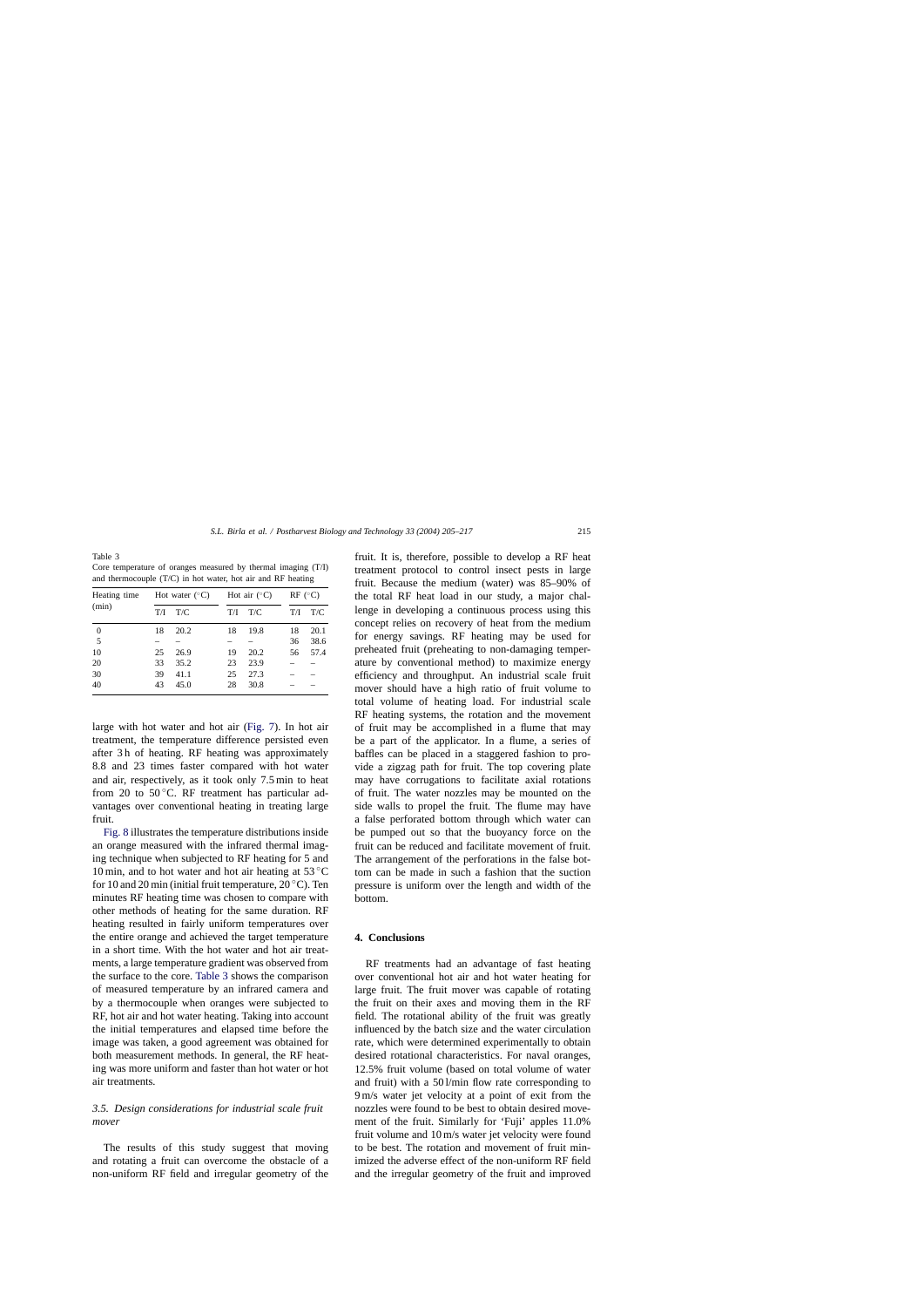<span id="page-11-0"></span>RF heating uniformity. Fruit geometry was found to influence the heating pattern. Apples with typical geometry (oval and dimples on ends) showed more variation in temperature within a fruit than oranges, which are almost spherical. Oranges were heated with less than  $\pm 2^{\circ}$ C variation within an orange and  $\pm$ 3 °C temperature variation among oranges. Apples were heated with less than  $\pm 2.5$  °C variation within an apple and  $\pm 3.5$  °C temperature variation among apples.

## **Acknowledgements**

This research was conducted by the Washington State University Agricultural Research Center and was supported by grants from BARD (US-3276-01) and USDA-IFAFS (00-52103-9656). We thank Mr. Wayne Dewitt of Washington State University for assisting in fabrication of the fruit mover.

#### **References**

- Burditt, A.K.J., 1982. Food irradiation as a quarantine treatment of fruits. Food Technol. November, 51–54–58–60, 62.
- Calkins, C.O., 1993. Future directions in control of the Caribbean fruit fly (Diptera: Tephritidae). Flo. Entomol. 76, 263–270.
- Frings, H., 1952. Factors determining the effects of radio frequency electromagnetic fields and materials they infest. J. Econ. Entomol. 45, 396–408.
- Gazit, Y., Rossler, Y., Wang, S., Tang, J., Lurie, S., 2004. Thermal death kinetics of egg and third-instar Mediterranean fruit fly (Diptera: Tephritidae). Stored Product Quarantine Entomol. in press.
- Hallman, G.J., Sharp, J.L., 1994. Radio frequency heat treatments. In: Sharp, J.L., Hallman, G.J. (Eds.), Quarantine Treatments for Pests of Food Plants. Westview Press, San Francisco, CA, pp. 165–170.
- Hansen, J., 1992. Heating curve models of quarantine treatments against insect pests. J. Econ. Entomol. 85, 1846–1854.
- Hansen, J.D., Drake, S.R., Moffitt, H.R., Robertson, J.L., Albano, D.J., Heidt, M.L., 2000. A two-component quarantine treatment for postharvest control of codling moth on apple cultivars intended for export to Japan and Korea. Hort. Technol. 10, 186–194.
- Hatton, T.T., Cubbredge, R.H., Risse, L.A., Spalding, D.H., Windeguth, D.L., Chew, V., 1984. Phytotoxic responses of Florida grapefruit to low-dose irradiation. J. Am. Soc. Hortic. Sci. 109, 607–610.
- Headlee, T.J., Burdette, R.C., 1929. Some facts relative to the effect of high frequency radio waves on insect activity. J. N. Y. Entomol. Soc. 37, 59–64.
- Ikediala, J.N., Tang, J., Hansen, J., Drake, S.R., Wang, S., 2002. Quarantine treatment of fruits using radio frequency energy and an ionic-water-immersion technique. Postharvest Biol. Technol. 24, 25–37.
- Lurie, S., 1998. Postharvest heat treatments of horticultural crops: commodity responses. Postharvest Biol. Technol. 14, 257–269.
- Nelson, S.O., Payne, J.A., 1982. RF dielectric heating for pecan weevil control. Trans. ASAE 31, 456–458.
- Schiffman-Nadel, M., Chalutz, E., Wax, J., Dagan, M., 1975. Reduction of chilling injury in grapefruit by thiabendazole and benomyl during long term storage. J. Am. Soc. Hortic. Sci. 100, 276–276.
- Schiffman-Nadel, M., Chalutz, E., Wax, J., Lattar, F.S., 1972. Reduction of pitting of grapefruit by thiabendazole during long term cold storage. HortScience 7, 394–394.
- Sharp, J.L., Gaffney, J.J., Moss, J.I., Gould, W.P., 1991. Hot-air treatment device for quarantine research. J. Econ. Entomol. 84, 520–527.
- Shellie, K.C., Firko, M.J., Mangan, R.L., 1992. Phytotoxic response of 'Dancy' tangerine to high-temperature moist forced-air treatment for fruit fly disinfestation. J. Am. Soc. Hort. Sci. 118, 481–485.
- Shellie, K.C., Mangan, R.L., 1993. Disinfestation of subtropical commodities with hot forced air. Acta Hortic. 343, 367–370.
- Shellie, K.C., Mangan, R.L., 1995. Heating rate and tolerance of naturally degreened 'Dancy' tangerine to high-temperature, forced air for fruit fly disinfestation. HortTechnol. 5, 40–43.
- Shellie, K.C., Mangan, R.L., 1998. Tolerance of navel orange to heat treatments for disinfestation of Mexican fruit fly. J. Am. Soc. Hort. Sci. 123, 288–293.
- Soderstrom, E.L., Brandl, D.G., Mackey, B.E., 1996. High temperature alone and combined with controlled atmospheres for control of diapausing codling moth (Lepidoptera: Tortricidae) in walnuts. J. Econ. Entomol. 89, 144–147.
- Tang, J., Ikediala, J.N., Wang, S., Hansen, J., Cavalieri, R., 2000. High-temperature-short-time thermal quarantine methods. Postharvest Biol. Technol. 21, 129–145.
- UNEP. United Nations Environmental Programme, 1992. In: Proceedings of the Fourth Meeting of the parties to the Montreal Protocol on Substances that Deplete the Ozone Layer. Copenhagen, Nairobi, Kenya, 23–35 November 1992.
- [USDA] United States Department of Agriculture, 2001. Agricultural Statistics. Washington, DC.
- [USEPA] United States Environmental Protection Agency, 1998. Reregistration Eligibility Decision. Aluminum and Magnesium Phosphide. Cases 0025 and 0645. Office of Pesticide Programs, Special Review and Reregistration Division.
- Wang, S., Ikediala, J.N., Tang, J., Hansen, J.D., Mitcham, E., Mao, R., Swanson, B., 2001a. Radio frequency treatments to control codling moth in in-shell walnuts. Postharvest Biol. Technol. 22, 29–38.
- Wang, S., Tang, J., Cavalieri, R.P., 2001b. Modeling fruit internal heating rates for hot air and hot water treatments. Postharvest Biol. Technol. 22, 257–270.